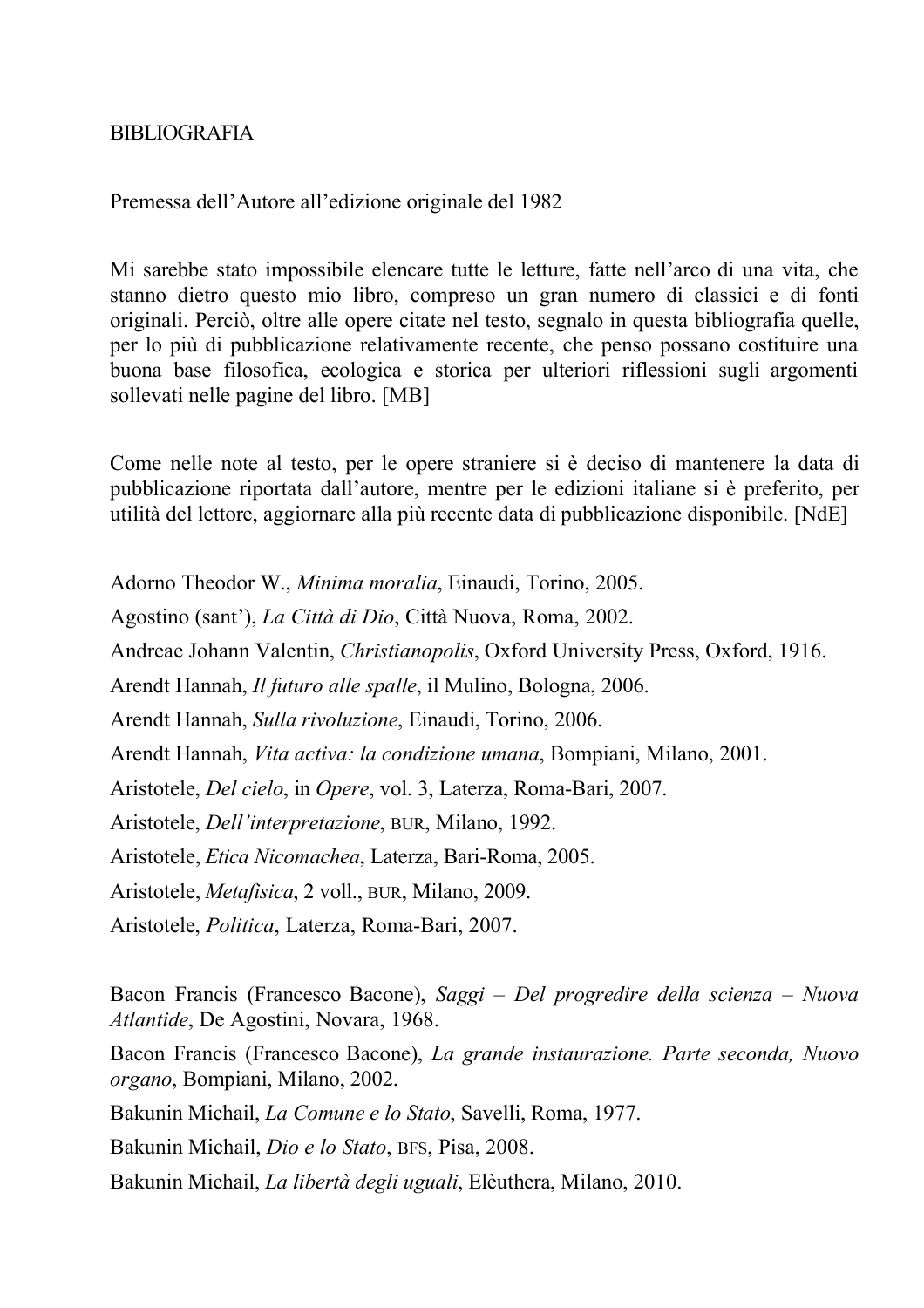Bakunin Michail, *Stato e anarchia*, Feltrinelli, Milano, 2000.

Balbus Isaac D., *Marxism and Domination*, Princeton University Press, Princeton, 1982.

Barber Benjamin R., *The Death of Communal Liberty*, Princeton University Press, Princeton, 1974.

Barker Ernest, *Greek Political Theory*, Metheun & Co., London, 1918.

Barnett Richard, *The Lean Years*, Simon and Schuster, New York, 1980.

Beauvoir Simone de, *Il secondo sesso*, il Saggiatore, Milano, 2008.

Becker Howard, Barnes Harry Elmer, *Social Thought from Lore to Science*, vol. 1, Dover Publications, New York, 1961.

Beer Max, *The General History of Socialism and Social Struggles*, vol. 1, Russell & Russell, New York, 1957.

Bentham Jeremy, *Introduzione ai principi della morale e della legislazione*, UTET, Torino, 1998.

Berman Morris, *The Re-Enchantment of the World*, Cornell University Press, Ithaca, 1981.

Bertalanffy Ludwig von, *Problems of Life: An Evaluation of Modern Biological and Scientific Thought*, Harper, New York, 1952.

Bertalanffy Ludwig von, *Teoria generale dei sistemi: fondamenti, sviluppo, applicazioni*, Mondadori, Milano, 2004.

Blau Peter, *Exchange and Power in Social Life*, Wiley and Sons, New York, 1964.

Bloch Ernst, *Ateismo nel cristianesimo*, Feltrinelli, Milano, 2005.

Bloch Ernst, *Philosophy of the Future*, Herder & Herder, New York, 1970.

Bloch Ernst, *Il principio speranza*, Garzanti, Milano, 2005.

Bloch Ernst, *Religione in eredità*, Queriniana, Brescia, 1985.

Bloch Ernst, *Lo spirito dell'utopia*, BUR, Milano, 2009.

Bloch Marc, *I caratteri originali della storia rurale francese*, Einaudi, Torino, 1973.

Bloch Marc, *La società feudale*, Einaudi, Torino, 1999.

Bookchin Murray, *I limiti della città*, Feltrinelli, Milano, 1975.

Bookchin Murray (pseud. Lewis Herber), *Our Synthetic Environment*, Alfred A. Knopf, New York, 1963.

Bookchin Murray, *Post-Scarcity Anarchism. L'anarchismo nell'età dell'abbondanza*, La Salamandra, Milano, 1979.

Bookchin Murray (pseud. Lewis Herber), *The Problem of Chemicals in Food*, «Contemporary Issues», vol. 3, n. 12, 1952.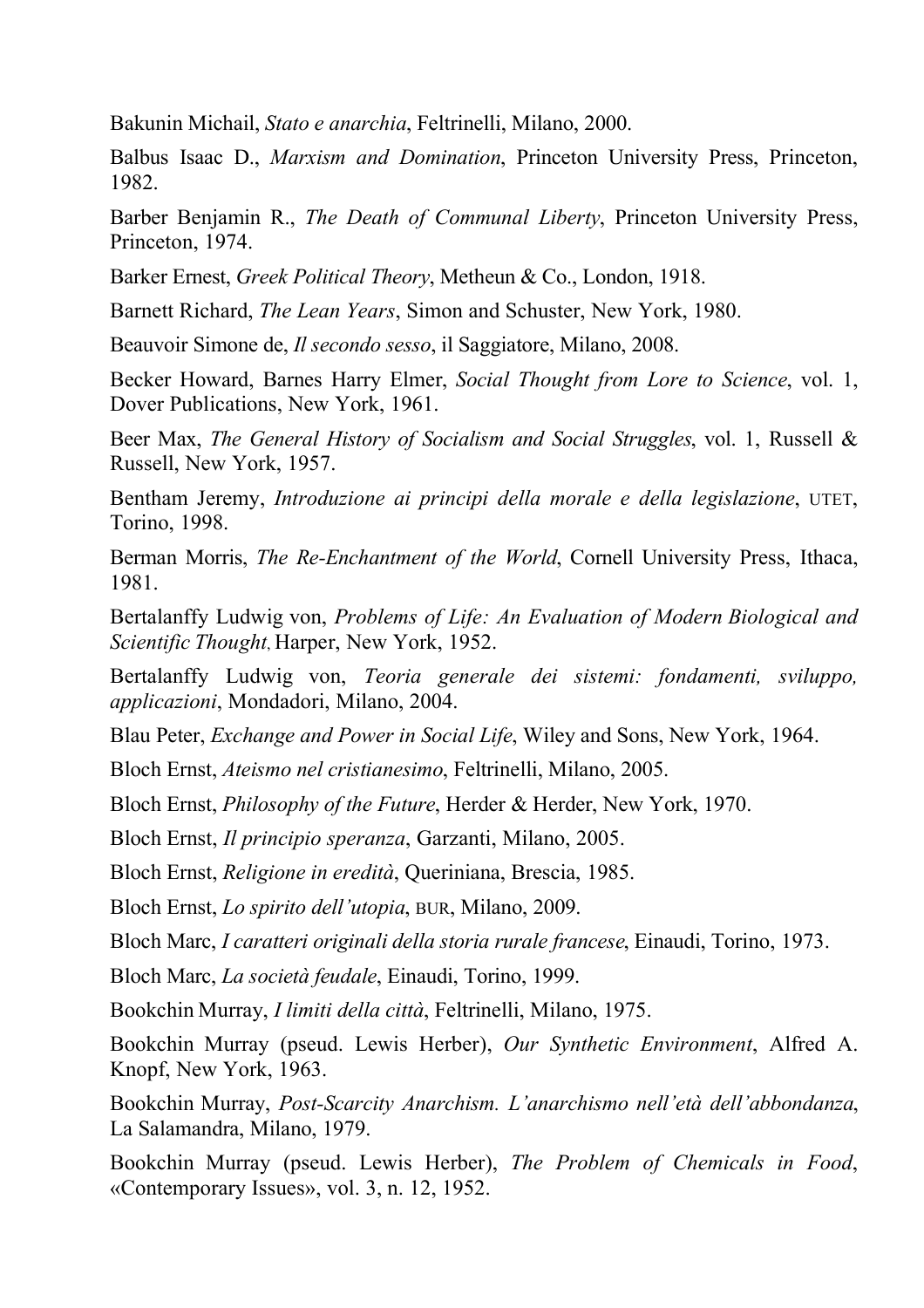Bookchin Murray, *Toward an Ecological Society*, Black Rose Books, Montreal, 1981.

Bookchin Murray (pseud. Lewis Herber), Ohly Gotz, *Lebensgefährliche Lebensmittel*, Hans George Müller Verlag, München, 1955.

Botsford G.W., *The Roman Assemblies, from their Origin to the End of the Republic*, MacMillan, New York, 1909.

Boulding Elise, *The Underside of History*, Westview Press, Boulder, 1976.

Breasted James, *The Dawn of Conscience*, Charles Scribner's Sons, New York, 1933.

Briffault Robert, *The Evolution of the Human Species*, in Victor Francis Calverton (a cura di), *The Making of Man*, Modern Library, New York, 1931.

Briffault Robert, *The Mothers,* MacMillan, New York, 1927.

Brown Peter, *Il mondo tardo antico*, Einaudi, Torino, 1974.

Buber Martin, *Sentieri in utopia*, Marietti, Milano, 2009.

Bultmann Rudolf, *Il cristianesimo primitivo nel quadro delle religioni antiche*, Garzanti, Milano, 1964.

Burtt Edwin A. (a cura di), *The English Philosophers*, Modern Library, New York, 1939.

Burtt Edwin A., *The Metaphysical Foundations of Modern Science*, Doubleday & Co., New York, 1954.

Cairns-Smith Graham, *Genes Mode of Clay*, «The New Scientist», 24 ottobre 1974.

Calverton Victor Francis (a cura di), *The Making of Man: An Outline of Anthropology*, Modern Library, New York, 1931.

Campanella Tommaso, *La città del sole*, Aragno, Milano, 2008.

Cassirer Ernst, *Individuo e cosmo nella filosofia del Rinascimento*, La Nuova Italia, Firenze, 1974.

Cassirer Ernst, *Il mito dello Stato*, Longanesi, Milano, 1987.

Clark John P., *The Philosophical Anarchism of William Godwin*, Princeton University Press, Princeton, 1977.

Clastres Pierre, *La società contro lo Stato*. *Ricerche di antropologia politica*, Ombre Corte, Verona, 2003.

Clawson Dan, *Bureaucracy and the Labour Process*, Monthly Review Press, New York, 1980.

Cohn Norman, *I fanatici dell'Apocalisse*, Comunità, Torino, 2000.

Collingwood Robin G., *The Idea of Nature*, Oxford University Press, New York, 1960.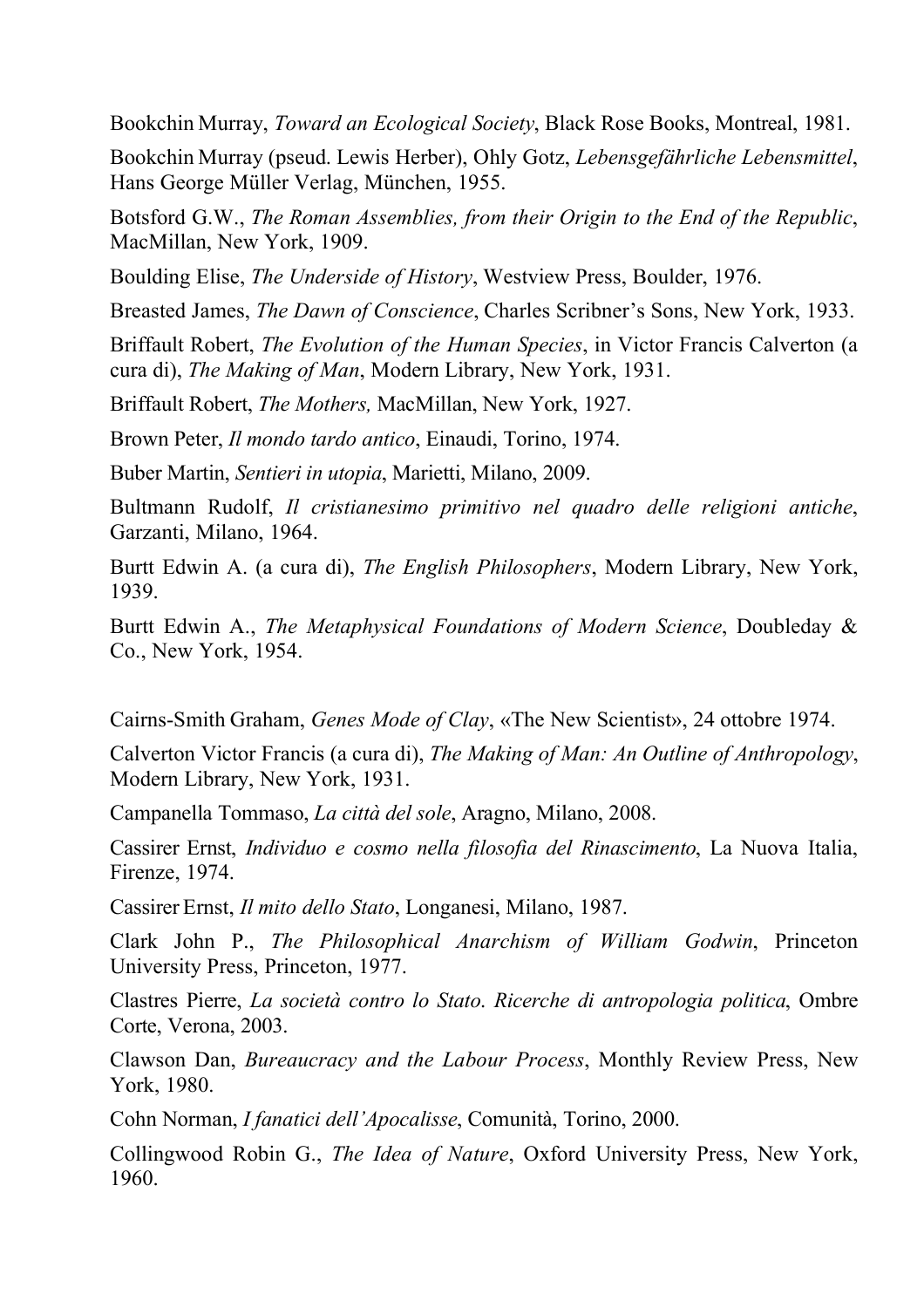Connor Walter Robert, *The New Politicians of Fifth-Century Athens*, Princeton University Press, Princeton, 1971.

Cornford Francis M., *From Religion to Philosophy*, Harper & Row, New York, 1957. Cragg Gerald R., *Freedom and Authority*, The Westminster Press, Philadelphia, 1975.

Dalton George (a cura di), *Tribal and Peasant Economies*, Natural History Press, New York, 1967.

Darlington Cyril D., *The Origins of Agriculture*, «Natural History», vol. 79, n. 5, s.d.

Davis John K., *Democracy and Classical Greece*, Humanities Press, New Jersey, 1978.

De Grazia Sebastian, *Of Time, Work, and Leisure*, Anchor Books, New York, 1964.

Depew David J. (a cura di), *The Greeks and the Good Life*, California State University, Fullerton, 1980.

Diderot Denis, *Jacques il fatalista*, BUR, Milano, 2008.

Diderot Denis, *Supplemento al Viaggio di Bouganville*, in *Tre racconti*, Liberilibri, Macerata, 2001.

Dodds Eric R., *I Greci e l'irrazionale*, BUR, Milano, 2009.

Douglas Mary, *Purity and Danger*, Routledge & Kegan Paul, London, 1966.

Douglass Elisha P., *Ribelli e democratici nella rivoluzione americana*, il Saggiatore, Milano, 1962.

Drucker Philip, *Rank*, *Wealth and Kinship in Northwest Coast Society*, «American Anthropologist», s.n.,1939.

Dubos René, *Il Dio interno*, Mondadori, Milano, 1977.

Edelstein Ludwig, *L'idea di progresso nell'antichità classica*, il Mulino, Bologna, 1987.

Eggan Dorothy, *Instruction and Affect in Hopi Cultural Continuity*, in John Middleton (a cura di), *From Childhood to Adult*, The Natural History Press, New York, 1970.

Eigen Manfred, *Molecular Self Organization and the Early Stages of Evolution*, «Quarterly Review of Biophysics», vol. 4, n. 2-3, 1971.

Eliade Mircea, *Arti del metallo e alchimia*, Boringhieri, Torino, 1987.

Eliade Mircea, *Occultismo, stregoneria e mode culturali. Saggi di religioni comparate*, Sansoni, Firenze, 1990.

Eliade Mircea, *Il Sacro e il Profano*, Bollati Boringhieri, Torino, 2006.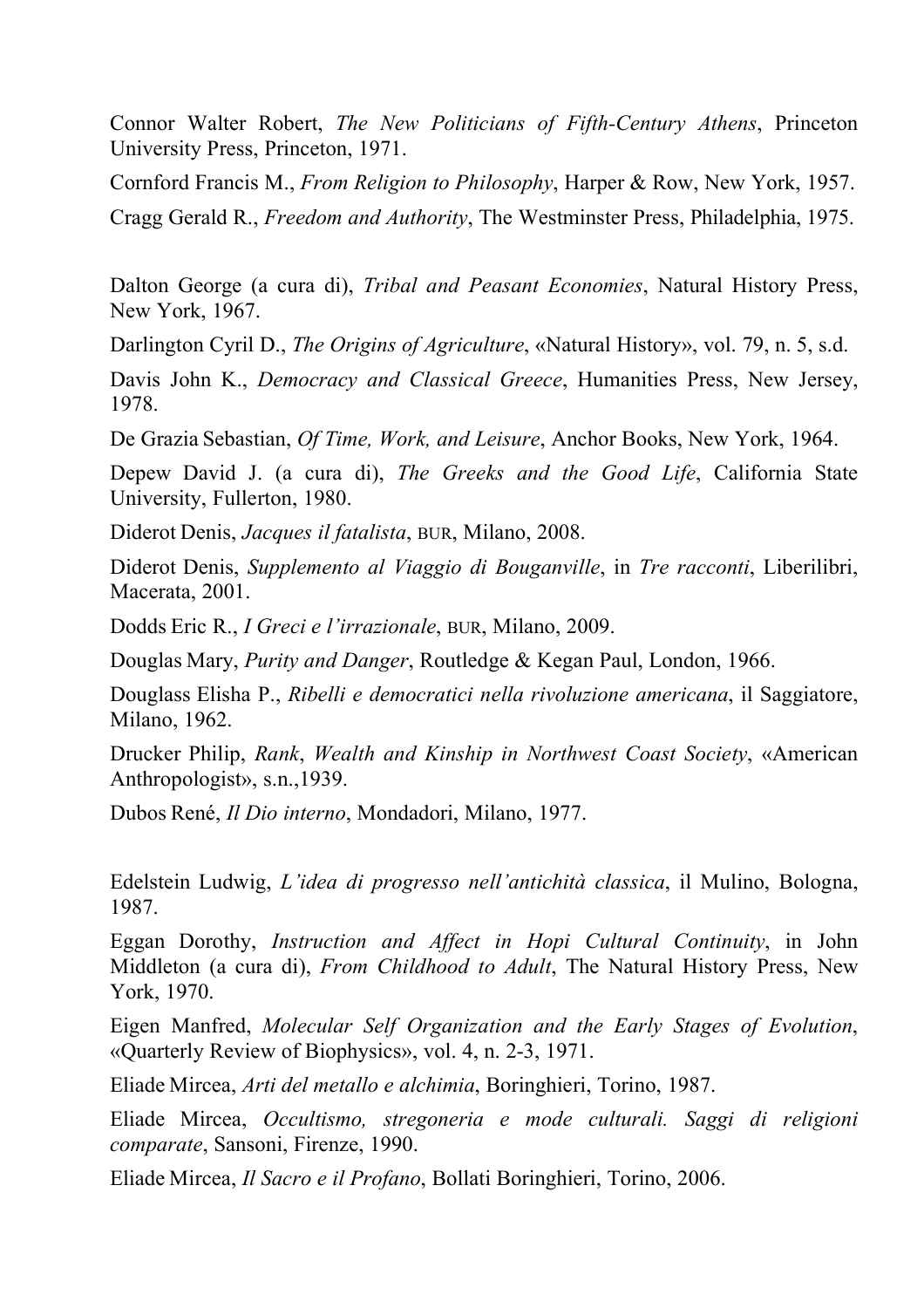Ellis Havelock, *The Love of Wild Nature,* in *From Rousseau to Proust*, Charles Scribner & Sons, New York, 1935.

Elton Charles, *The Ecology of Invasions by Plants and Animals*, John W. Wiley, New York, 1953.

Engel James, *The Creative Imagination: Enlightenment to Romanticism*, Harvard University Press, Cambridge, 1981.

Engels Friedrich, *Anti-Dühring*, Editori Riuniti, Roma, 1985.

Engels Friedrich, *La guerra dei contadini in Germania*, Editori Riuniti, Roma, 1976.

Engels Friedrich, *La questione delle abitazioni*, Newton Compton, Roma, 1977.

Epitteto (Epictetus), *Tutte le opere*, Bompiani, Milano, 2009.

*L'epopea di Gilgameš, l'eroe che non voleva morire*, Edizioni Mediterranee, Roma, 2008.

Esiodo, *Opere e giorni*, Garzanti, Milano, 2008.

Farb Peter, *L'ascesa dell'uomo alla civiltà com'è dimostrata dagli indiani del Nordamerica, dall'epoca primitiva all'avvento della società industriale*, Mondadori, Milano, 1972.

Feyerabend Paul K., *Contro il metodo. Abbozzo di una teoria anarchica della conoscenza*, Feltrinelli, Milano, 2000.

Feyerabend Paul K., *La scienza in una società libera*, Feltrinelli, Milano, 1981.

Finley Moses I., *Gli Antichi Greci,* Einaudi, Torino, 2000.

Finley Moses I., *La democrazia degli antichi e dei moderni*, Laterza, Roma-Bari, 1997.

Finley Moses I., *L'economia degli antichi e dei moderni*, Mondadori, Milano, 1995.

Finley Moses I., *La Grecia: dalla preistoria all'età arcaica*, Laterza, Bari, 1972.

Finley Moses I., *Schiavitù antica e ideologie moderne*, Laterza, Bari, 1981.

Fisher Elizabeth, *Woman's Creation. Sexual Evolution and the Shaping of Society*, Anchor Books-Doubleday, New York, 1979.

Forrest William George, *Le origini della democrazia greca*, il Saggiatore, Milano, 1966.

Foucault Michel, *Sorvegliare e punire. Nascita della prigione*, Einaudi, Torino, 2005.

Fourier Charles, *L'armonia universale*, Editori Riuniti, Roma, 1978.

Frankfort Henri, *Le origini della civiltà nel vicino Oriente*, Sansoni, Firenze, 1961.

Frankfort Henri, Frankfort H.A. *et al.*, *Before Philosophy*, Penguin Books, Baltimora, 1949.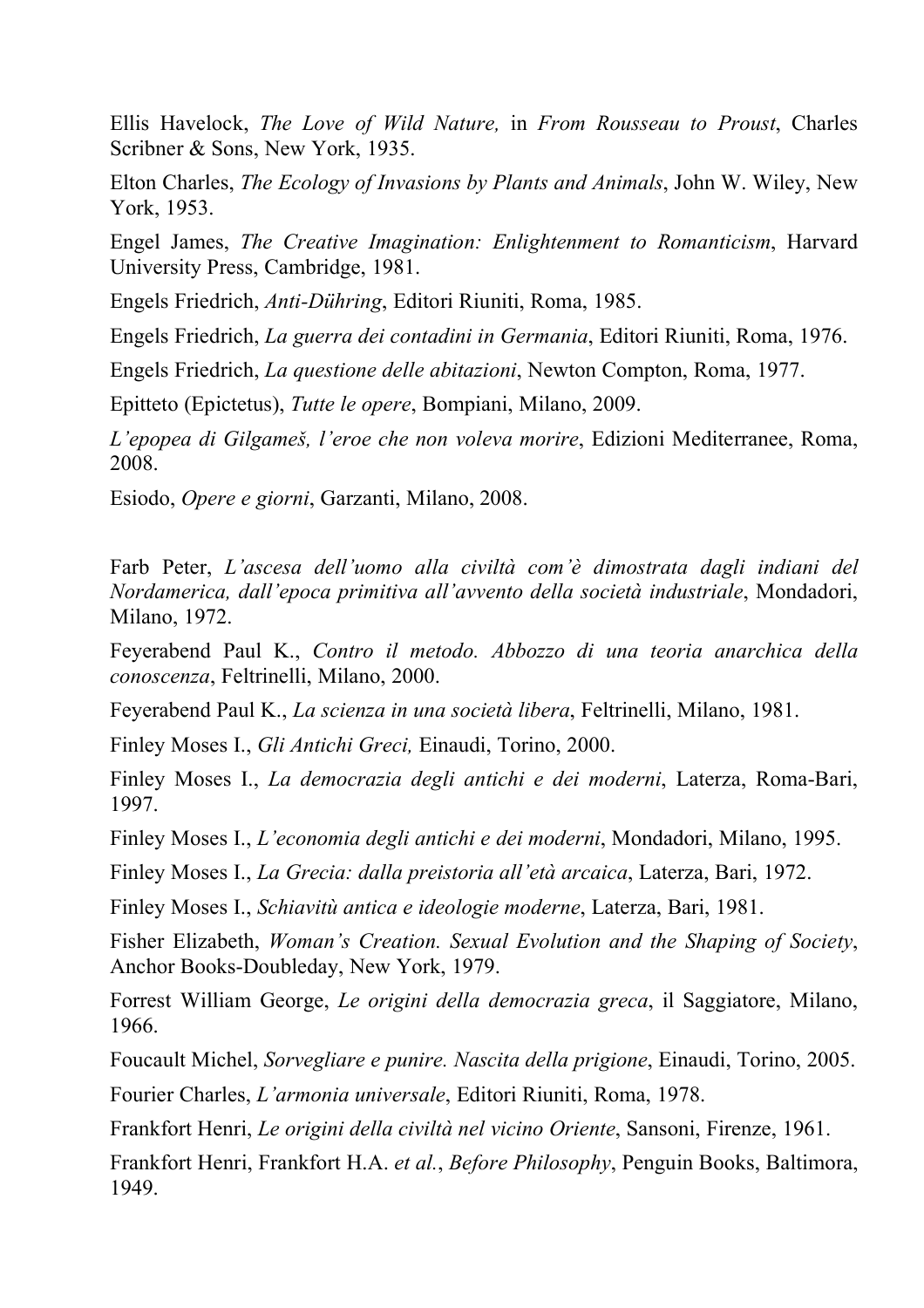Freud Sigmund, *Il disagio della civiltà*, Einaudi, Torino, 2010.

Frisch Hartvig, *Might and Right in Antiquity*, Gyldendalske Boghandel, Copenaghen, 1950.

Froissart Jean, *Chronicles*, Penguin Books, New York, 1968.

Fromm Erich, *Anatomia della distruttività umana*, Mondadori, Milano, 1983.

Fromm Erich, *La crisi della psicoanalisi*, Mondadori, Milano, 1989.

Fromm Erich, *Marx's Concept of Man*, Frederick Ungar, New York, 1959.

Fustel de Coulanges Numa Denis, *La città antica*, Sansoni, Firenze, 1972.

Glacken Clarence J., *Traces on the Rhodian Shore*, University of California Press, Berkeley, 1967.

Glotz Gustave, *La città greca*, il Saggiatore, Milano, 1969.

Gluckman Max, *Potere, diritto e rituale nelle società tribali*, Boringhieri, Torino, 1977.

Godwin William, *La giustizia politica*, Trimestre, Chieti, 1990.

Goodman Paul, Goodman Percival, *Communitas: mezzi di sostentamento e modi di vivere*, il Mulino, Bologna, 1970.

Gontran de Poncins Jean-Pierre, *Kabloona*, Reynal & Hitchcock, New York, 1941.

Gouldner Alvin, *Enter Plato*, Harper & Row, New York, 1971.

Grappin Pierre, *German Lands: The Moral Gods*, in *Larousse World Mythology*, Hamlyn, New York, 1965.

Grene David, *Greek Political Theory*, Chicago University Press, Chicago, 1965.

Guerin David, *Borghesi e proletari nella Rivoluzione francese*, La Salamandra, Milano, 1979.

Gutkind Erwin A., *Comunità ed ambiente*, Comunità, Milano, 1960.

Harrison Jane Ellen, *Themis: uno studio sulle origini sociali della religione greca*, La Città del Sole, Napoli, 1996.

Harrison John F.C., *Quest for the New Moral World*, Charles Scribner's Sons, New York, 1969.

Havelock E.A., *The Liberal Temper in Greek Politics*, Yale University Press, New Haven, 1957.

Hawkes Jacquetta, *The First Civilizations*, Alfred A. Knopf, New York, 1973.

Hegel Georg Wilhelm Friedrich, *La fenomenologia dello spirito*, Einaudi, Torino, 2008.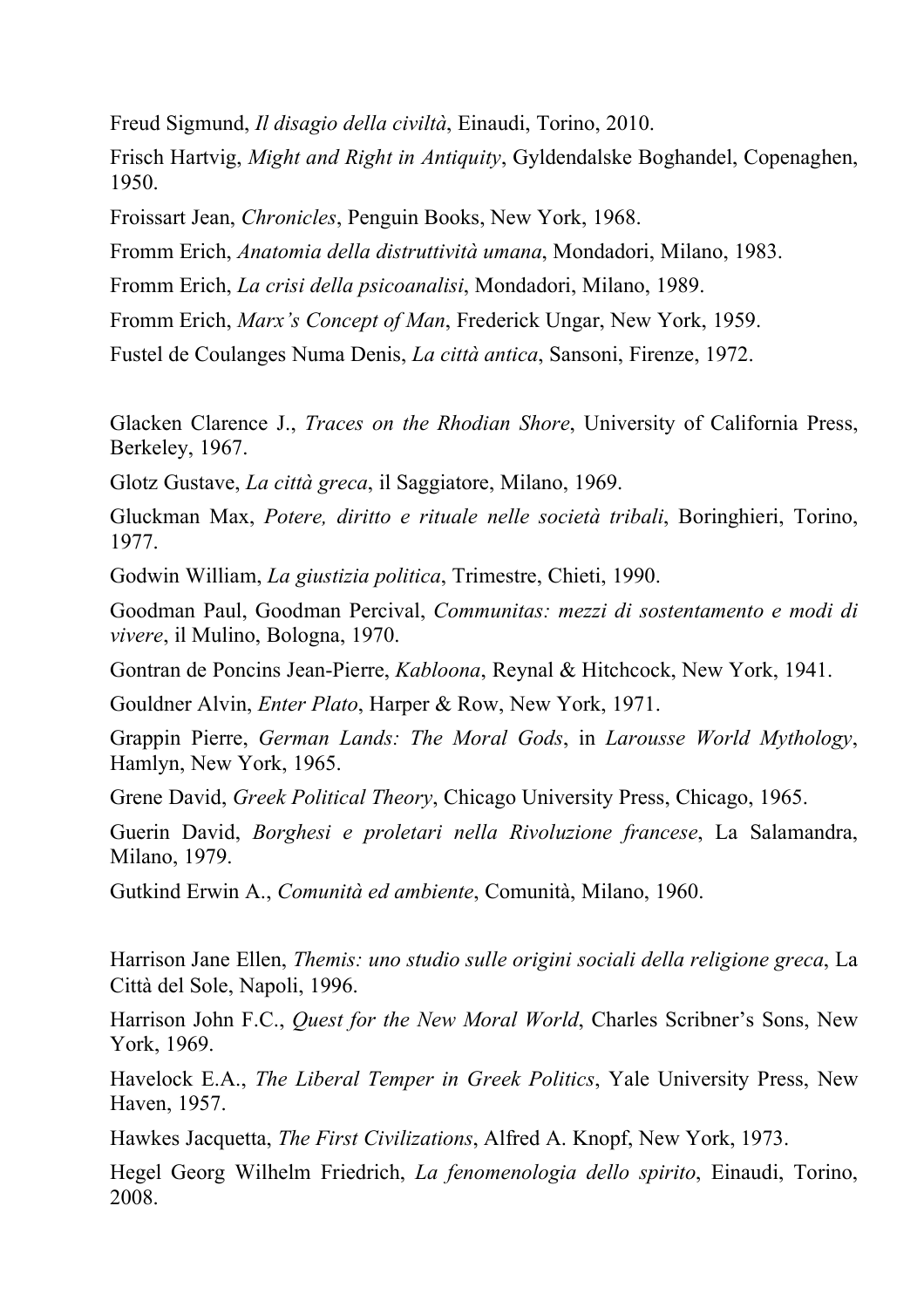Hegel Georg Wilhelm Friedrich, *Filosofia della natura*, UTET, Torino, 2006.

Hegel Georg Wilhelm Friedrich, *Lezioni sulla storia della filosofia*, Laterza, Roma-Bari, 2009.

Hegel Georg Wilhelm Friedrich, *Lineamenti di filosofia del diritto*, Bompiani, Milano, 2006.

Hegel Georg Wilhelm Friedrich, *Scritti teologici giovanili*, Guida, Napoli, 1989.

Herrick Charles Judson, *The Evolution of Human Nature*, University of Texas Press, Austin, 1956.

Hill Christopher, *Milton and the English Revolution*, Viking Press, New York, 1978.

Hill Christopher, *Il mondo alla rovescia. Idee e movimenti rivoluzionari nell'Inghilterra del Seicento*, Einaudi, Torino, 1981.

Hill Christopher, *Le origini intellettuali della Rivoluzione inglese*, il Mulino, Bologna, 1976.

Hillers Delbert R., *Covenant*, John Hopkins Press, Baltimora, 1969.

Hobbes Thomas, *De Cive. Elementi filosofici sul cittadino*, Editori Riuniti, Roma, 2005.

Hobbes Thomas, *Leviatano o la materia, la forma e il potere di uno Stato ecclesiastico e civile*, Laterza, Roma-Bari, 2008.

Hodges Henry, *Technology in the Ancient World*, Alfred A. Knopf, New York, 1970.

Holterman Thom, van Maarseveen Henc, *Law and Anarchism*, Erasmus University, Rotterdam, 1980.

Horkheimer Max, *Eclissi della ragione. Critica della ragione strumentale*, Einaudi, Torino, 2000.

Horkheimer Max, Adorno Theodor W., *Dialettica dell'illuminismo*, Einaudi, Torino, 2010.

Hyde Lewis, *Il dono: immaginazione e vita erotica della proprietà*, Bollati Boringhieri, Torino, 2005.

Isaac Erich, *The Geography of Domestication,* Prentice-Hall, Englewood Cliffs, 1970.

Israel Joachim, *Alienanation*, Allyn and Bacon, Boston, 1971.

Jacobs Melville, *Patterns in Cultural Anthropology*, The Dorsey Press, Homewood, 1964.

Jacoby Henry, *The Bureaucratization of the World*, University of California Press, Berkeley, 1973.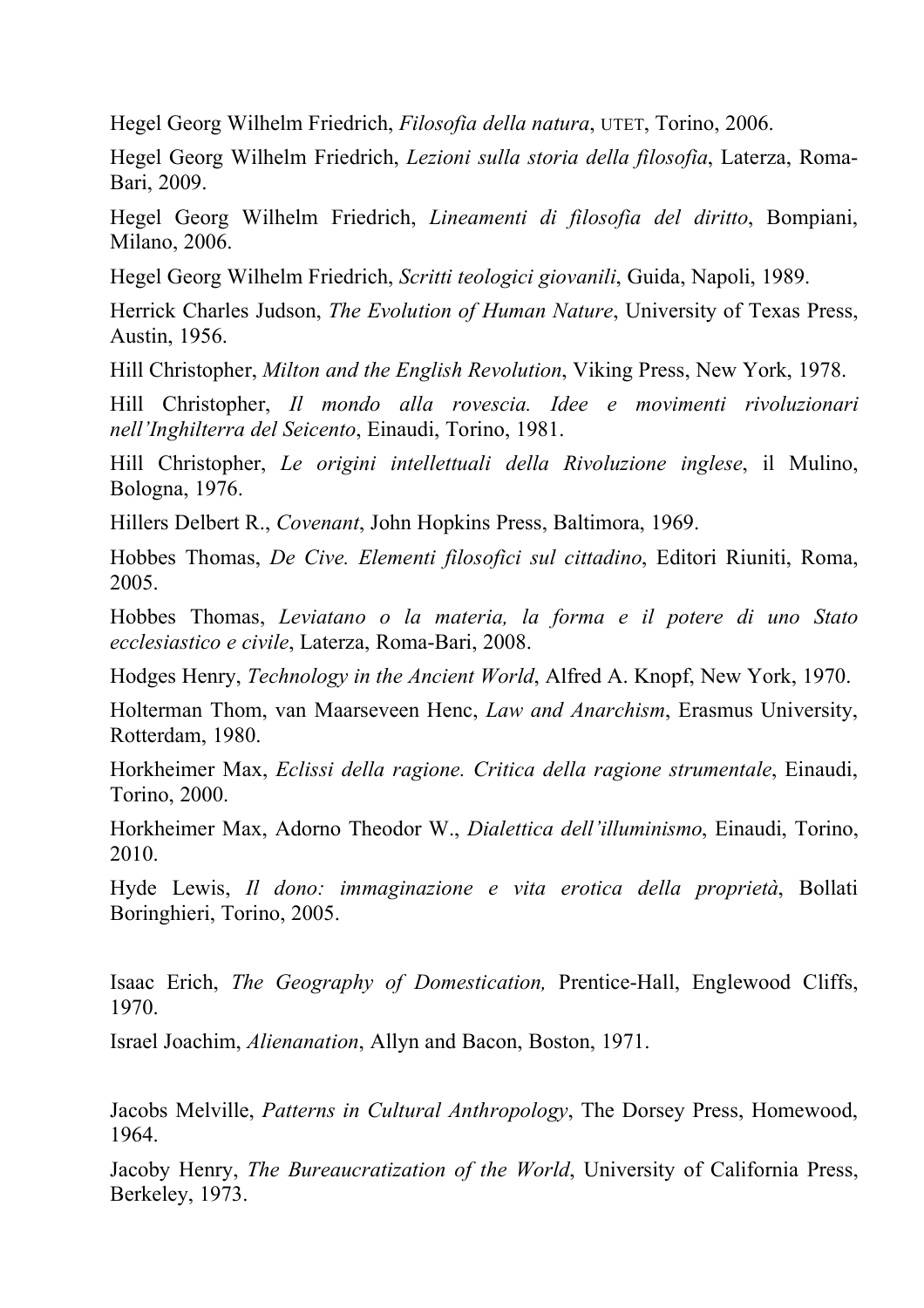Jaspers Karl, Bultmann Rudolf, *Myth and Christianity*, Farrar Strauss & Giroux, New York, 1958.

Jefferson Thomas, *Letter to Destutt Tracy*, in Merrill D. Peterson (a cura di), *The Portable Thomas Jefferson*, Penguin Books, New York, 1977.

Jefferson Thomas, *Notes on the State of Virginia*, Harper & Row, New York, 1964.

Jolly Allison, *The Evolution of Primate Behavior*, MacMillan, New York, 1972.

Jonas Hans, *Lo gnosticismo*, SEI, Torino, 2002.

Jonas Hans, *Organismo e libertà. Verso una biologia filosofica*, a cura di P. Becchi, Einaudi, Torino, 1999.

Jonas Hans, *Philosophical Essays*, Prentice-Hall, Englewood Cliffs, 1974.

Kasson John F., *Civilizing the Machine*, Penguin Books, New York, 1976.

Kateb George, *Utopia and Its Enemies*, Schocken Books, New York, 1923.

Katsaros Thomas, Kaplan Nathaniel, *The Western Mystical Tradition*, College and University Press, New Haven, 1969.

Kautsky Karl, *L'origine del cristianesimo*, Samonà e Savelli, Roma, 1970.

Kramer Samuel Noah, *The Sumerians*, The University of Chicago Press, Chicago, 1963.

Kropotkin Pëtr, *Campi, fabbriche, officine*, a cura di Colin Ward, Antistato, Milano, 1982.

Kropotkin Pëtr, *L'etica*, La Fiaccola, Ragusa, 1990.

Kropotkin Pëtr, *La grande rivoluzione, 1789-1793*, Anarchismo, Catania, 1987.

Kropotkin Pëtr, *Il mutuo appoggio: un fattore dell'evoluzione*, Anarchismo, Trieste, 2008.

Kropotkin Pëtr, *Revolutionary Pamphlets*, Dover Publications, New York, 1970.

Kuhn Thomas, *La struttura delle rivoluzioni scientifiche*, Einaudi, Torino, 2009.

La Barre Weston, *The Ghost Dance*, Doubleday & Co., New York, 1970.

Lappé Frances, Collins Joseph, *Food First*, Houghton, Mifflin & Co., Boston, 1977.

Laslett Peter, *Il mondo che abbiamo perduto*, Jaca Book, Milano, 1997.

Lawick Goodall Jane van, *L'ombra dell'uomo*, Rizzoli, Milano, 1974.

Leclerc Théophile, Roux Jacques, Varlet Jean, *Gli arrabbiati*, Editori Riuniti, Roma, 1976.

Leder Lawrence H., *Liberty and Authority: Early American Political Ideology, 1689- 1763*, W.W. Norton & Co., New York, 1968.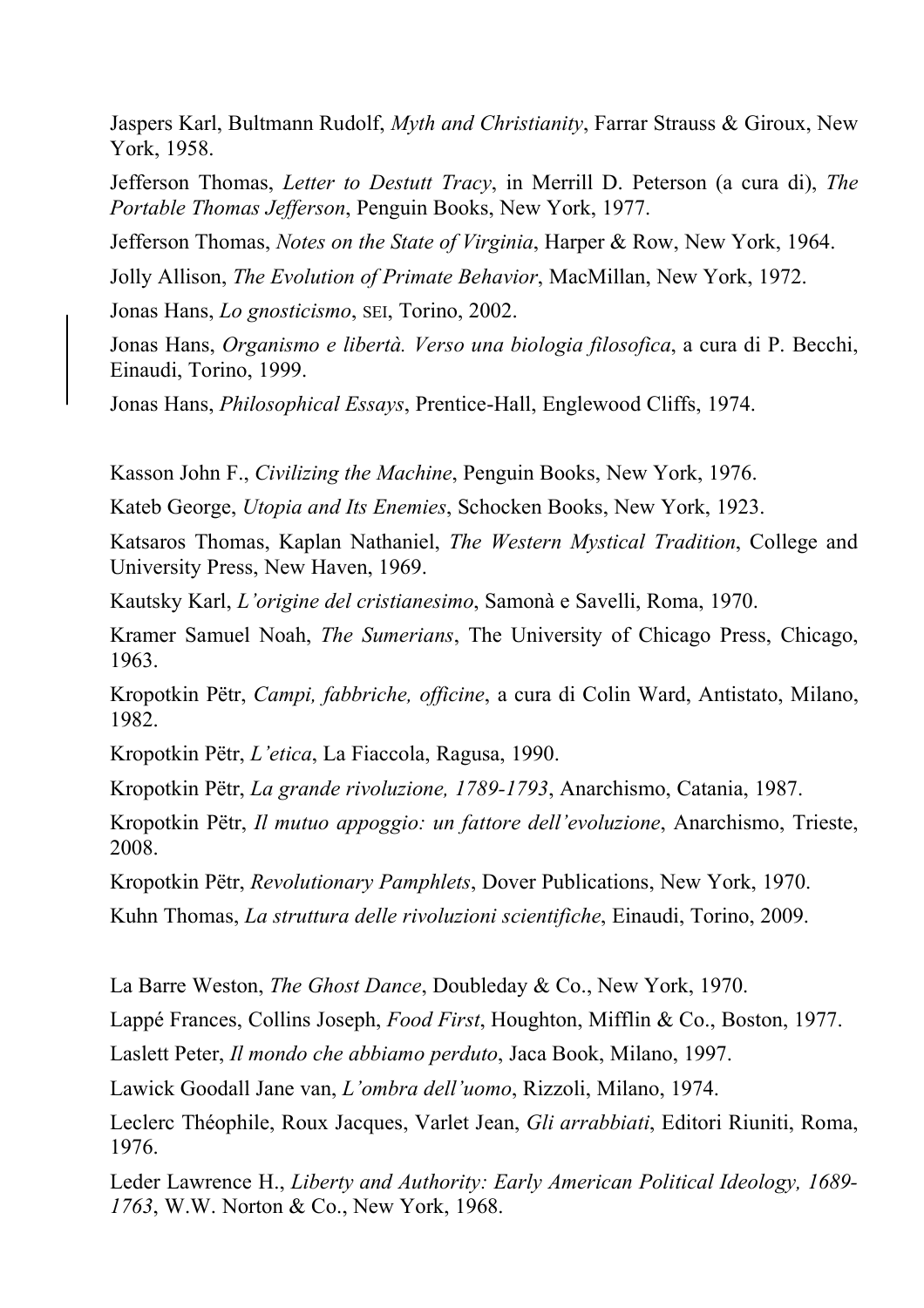Lee Dorothy, *Freedom and Culture,* Prentice-Hall, Englewood Cliffs, 1959.

Lee Richard B., DeVore Irving (a cura di), *Man the Hunter*, Aldine Atherton, Chicago, 1968.

Leiss William, *Scienza e dominio. Il dominio sulla natura: storia di un'ideologia*, Longanesi, Milano, 1976.

Lévi-Strauss Claude, *Il pensiero selvaggio*, Net, Milano, 2003.

Lévi-Strauss Claude, *Le strutture elementari della parentela*, Feltrinelli, Milano, 2003.

Levy-Bruhl Lucien, *The Solidarity of the Individual with His Group*, in Victor Francis Calverton, a cura di, *The Making of Man*, cit.

Lewin Robert, *Evolutionary Theory under Fire*, «Science», vol. 210, n. 1, 1980.

Locke John, *Il secondo trattato sul governo. Saggio concernente la vera origine, l'estensione e il fine del governo civile*, BUR, Milano, 2001.

Lovejoy Arthur O., *La grande catena dell'essere*, il Mulino, Bologna 1981.

Lunen Wilhelm (pseud.), *The Ring of the Nibelung*, «Contemporary Issues», vol. 5, n. 19, agosto-settembre1954.

Maccoby Hyan, *Revolution in Judea*, Taplinger, New York, 1980.

Machiavelli Niccolò, *Discorsi sopra la prima deca di Tito Livio*, Einaudi, Torino, 2000.

Machiavelli Niccolò, *Il Principe*, Mondadori, Milano, 2008.

Maine Henry, *Diritto antico*, Giuffrè, Milano, 1998.

Malatesta Errico, *Il buon senso della rivoluzione*, Elèuthera, Milano, 1999.

Malatesta Errico, *Scritti*, 3 voll., MAI, Carrara, 1975.

Malinowski Bronisław, *Argonauti del Pacifico occidentale: riti magici e vita quotidiana nella società primitiva*, Bollati Boringhieri, Torino, 2004.

Mannheim Karl, *Ideologia e utopia*, il Mulino, Bologna, 1999.

Mansbridge Jane J., *Beyond Adversary Democracy*, Basic Books, New York, 1980.

Manuel Frank E., *I profeti di Parigi*, il Mulino, Bologna, 1979.

Manuel Frank E., Manuel Fritzie P., *Utopian Thought in the Western World,* Harvard University Press, Cambridge, 1979.

Marcuse Herbert, *Eros e civiltà*, Einaudi, Torino, 2001.

Marcuse Herbert, *Saggio sulla liberazione*, Einaudi, Torino, 1980.

Marcuse Herbert, *L'uomo a una dimensione*, Einaudi, Torino, 1999.

Margulis Lynn, *Symbiosis in Cell Evolution*, W.H. Freeman and Co., San Francisco,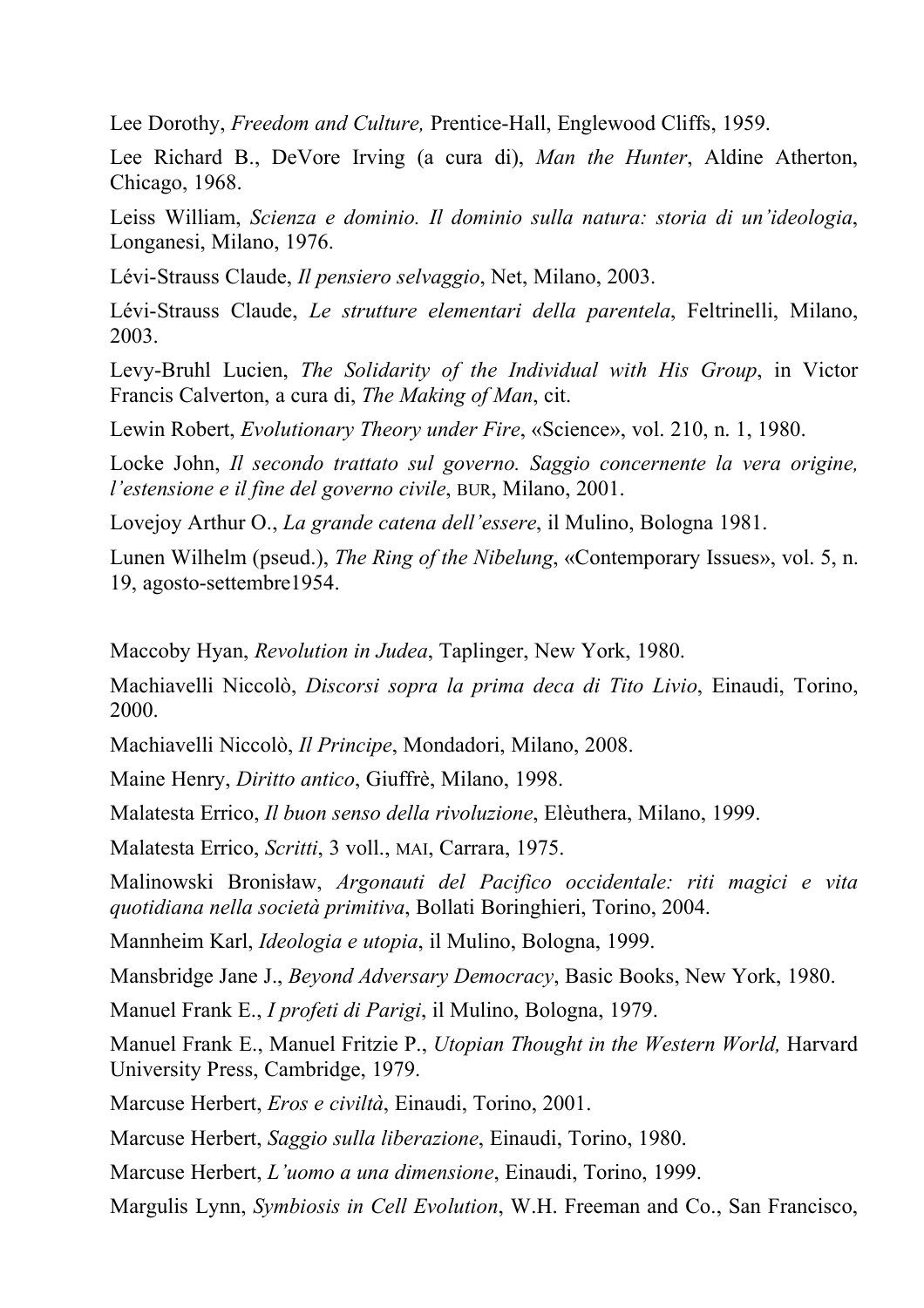1981.

Marshall Thomas Elizabeth, *The Harmless People*, Vintage Books, New York, 1958.

Martines Lauro, *Potere e fantasia. Le città-stato nel Rinascimento*, Laterza, Bari, 1981.

Marx Karl, *Il capitale*, UTET, Torino, 2009.

Marx Karl, *Critica al programma di Gotha*, Editori Riuniti, Roma, 1990.

Marx Karl, *Il 18 brumaio di Luigi Bonaparte*, Editori Riuniti, Roma, 2006.

Marx Karl, *La guerra civile in Francia*, Editori Riuniti, Roma, 1990.

Marx Karl, *Lineamenti fondamentali di critica dell'economia politica*, *1857-1858* [*Grundrisse*], 2 voll., La Nuova Italia, Firenze, 1997.

Marx Karl, *I risultati futuri della dominazione britannica in India*, in Karl Marx, Friedrich Engels, *Opere*, vol. 12, Editori Riuniti, Roma, 1978.

Marx Karl, Engels Friedrich, *L'ideologia tedesca*, Editori Riuniti, Roma, 2000.

Marx Karl, Engels Friedrich, *Manifesto del Partito Comunista*, Newton Compton, Roma, 2008.

Marx Leo, *La macchina nel giardino. Tecnologia e ideale pastorale in America*, Edizioni Lavoro, Roma, 1987.

Mason John Alden, *Le antiche civiltà del Perù*, Sansoni, Firenze, 1961.

Mauss Marcel, *Il dono*, in *Teoria generale della magia e altri saggi*, Einaudi, Torino, 2000.

Maximoff Gregori P., *The Political Philosophy of Bakunin*, Free Press, New York, 1964.

McAdams Robert, *The Evolution of Urban Society*, Aldine, Chicago, 1966.

McNeill William H., *The Pursuit of Power: Technology, Armed Force and Society Since A.D. 1000*, University of Chicago Press, Chicago, 1982.

Mellaart James, *Çätal Hüyük*, McGraw Hill, New York, 1967.

Merchant Carolyn, *La morte della natura: le donne, l'ecologia e la rivoluzione scientifica*, Garzanti, Milano, 1988.

Merrill Richard (a cura di), *Radical Agriculture*, Harper & Row, New York, 1976.

Middleton John (a cura di), *From Childhood to Adult*, The Natural History Press, New York, 1970.

Montesquieu Charles Louis de, *Antologia degli scritti politici*, il Mulino, Bologna, 1977.

Morgan Lewis Henry, *La società antica: le linee del progresso umano dallo stato selvaggio alla civiltà*, Feltrinelli, Milano, 1981.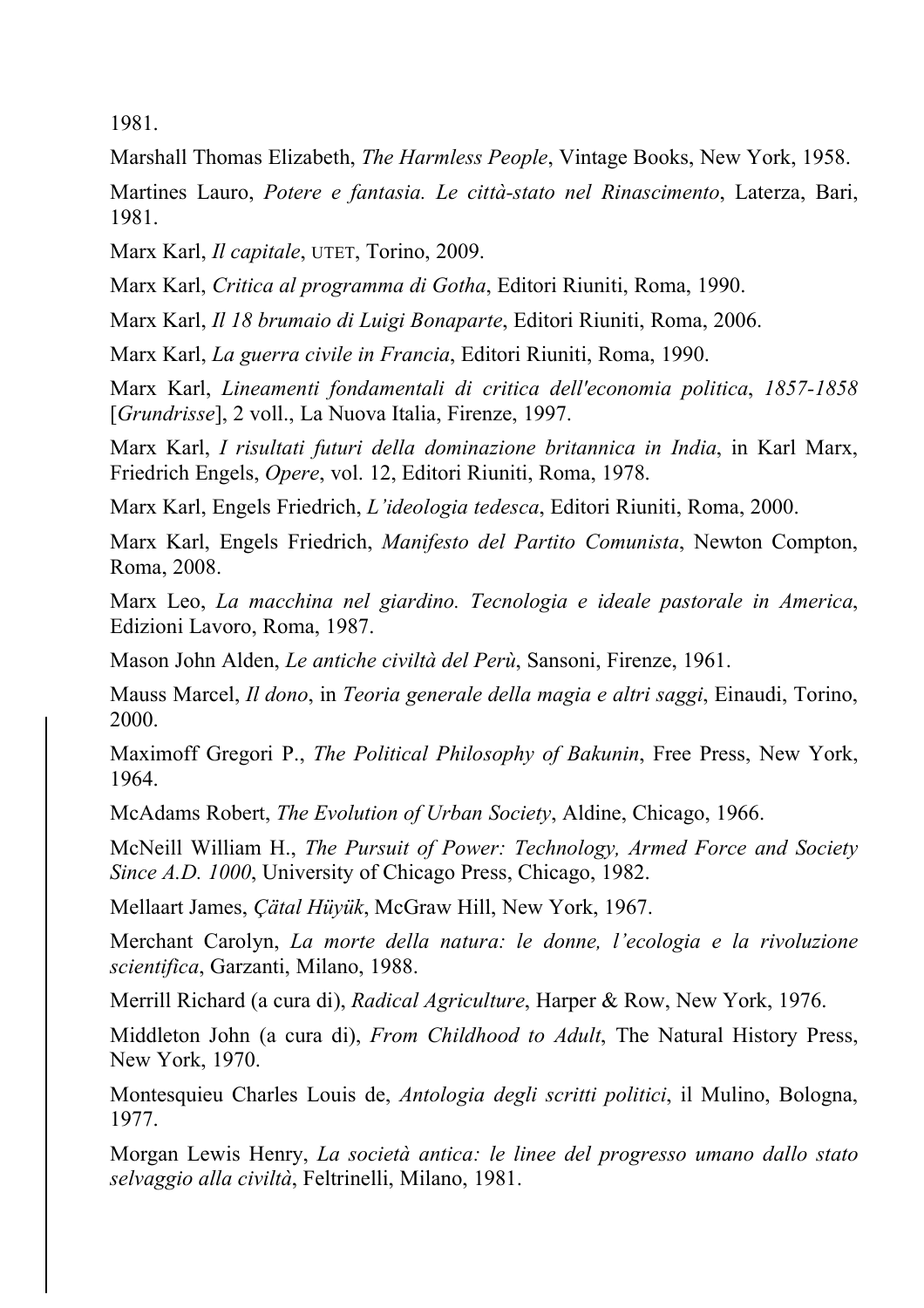Moro Tommaso, *L'Utopia*, Laterza, Roma-Bari, 2007.

Morris Colin, *La scoperta dell'individuo*, Liguori, Napoli, 1985.

Morris William, *Notizie da nessun luogo*, Garzanti, Milano, 1984.

Morris William, *Three Works*, Laurence & Wishart, London, 1974.

Morton Arthur L., *The English Utopia*, Laurence & Wishart, London, 1952.

Morton Arthur L., *The World of the Ranters*, Laurence & Wishart, London, 1970.

Mossé Claude, *Il lavoro in Grecia e a Roma*, D'Anna, Firenze, 1973.

Mowat Farley, *Il popolo dei caribù*, Le Stelle, Milano, 1981.

Mumford Lewis, *Arte e tecnica,* ETAS, Milano, 1980.

Mumford Lewis, *La città nella storia*, Bompiani, Milano, 2002.

Mumford Lewis, *Il mito della macchina*, il Saggiatore, Milano, 1969.

Mumford Jones Howard, *Revolution and Romanticism*, Harvard University Press, Cambridge, 1974.

Mundy John H., *Europe in the High Middle Ages. 1150-1309*, Longman, London, 1973.

Murphy Yolanda, Murphy Robert F., *Women of the Forest*, Columbia University Press, New York, 1974.

Nash Manning, *Primitive and Peasant Economic Systems*, Chalder, Scranton, 1966. Nelson Benjamin, *Usura e cristianesimo*, Sansoni, Firenze, 1967.

Neumann Franz, *Lo Stato democratico e lo Stato autoritario*, il Mulino, Bologna, 1985.

Nisbit Robert, *History of the Idea of Progress*, Basic Books, New York, 1980.

Oppenheimer Franz, *The State*, Black Rose Books, Montreal, 1975.

Palmer Robert Roswell, *L'era delle rivoluzioni democratiche*, Rizzoli, Milano, 1971.

Park Robert E., *Human Communities*, The Free Press, Glencoe, 1952.

Passerin d'Entreves Alessandro, *La dottrina del diritto naturale*, Comunità, Milano, 1980.

Passmore John*, La nostra responsabilità per la natura,* Feltrinelli, Milano, 1991.

Piaget Jean, *La costruzione del reale nel bambino*, La Nuova Italia, Firenze, 1979.

Pirenne Henri, *Early Democracies in the Low Countries*, W.W. Norton and Co., New York, 1963.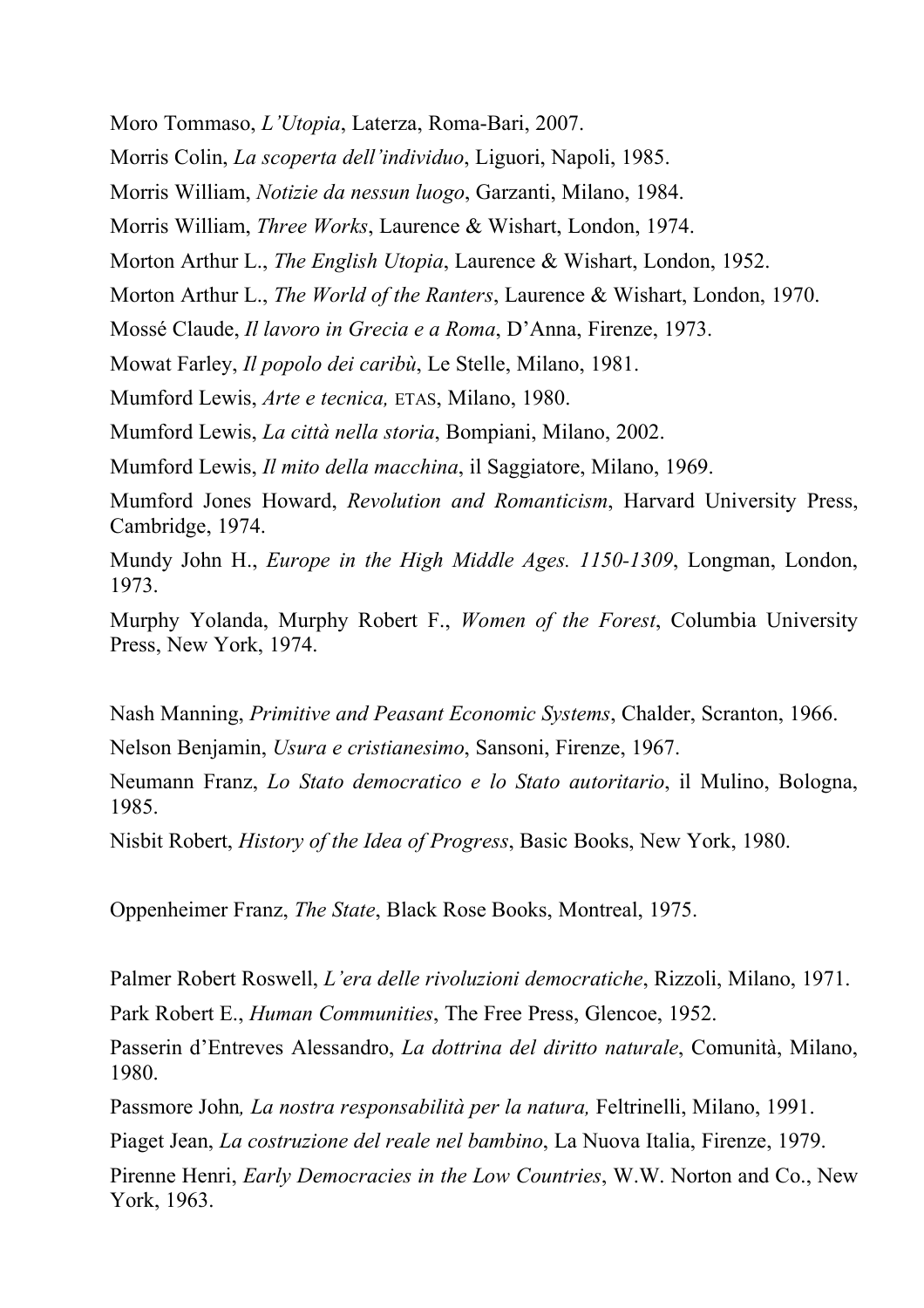Platone, *Fedro*, BUR, Milano, 2006.

Platone, *Le leggi*, BUR, Milano, 2005.

Platone, *Repubblica,* Bompiani, Milano, 2009.

Platone, *Timeo*, BUR, Milano, 2003.

Pocock John Greville Avard, *Il momento machiavelliano. Il pensiero politico fiorentino e la tradizione repubblicana anglosassone*, il Mulino, Bologna, 1980.

Polanyi Karl, *Economie primitive arcaiche e moderne*, Einaudi, Torino, 1980.

Polanyi Karl, *La grande trasformazione*, Einaudi, Torino, 2000.

Polanyi Karl, *La sussistenza dell'uomo: il ruolo dell'economia nelle società antiche*, Einaudi, Torino, 1983.

Pollard Sidney, *Factory Discipline in the Industriai Revolution*, «Economic History Review», vol. 16, n. 2, 1963.

Press Howard, *Marx*, *Freud and the Pleasure Principle*, «The Philosophical Forum», vol. 11, n. 1, 1970.

Proudhon Pierre-Joseph, *Che cos'è la proprietà?*, Terziaria, Milano, 2000.

Proudhon Pierre-Joseph, *Del principio federativo*, Terziaria, Milano, 2000.

Proudhon Pierre-Joseph, *La Giustizia nella Rivoluzione e nella Chiesa*, UTET, Torino, 1968.

Rabelais François, *Gargantua e Pantagruele*, Einaudi, Torino, 2005.

Radin Paul, *The World of Primitive Man*, Grove Press, New York, 1960.

Rappaport Roy A., *Ecology, Meaning, and Religion*, North Atlantic Books, Richmond, 1979.

Rexroth Kenneth, *Communalism*, Seabury Press, New York, 1974.

Rousseau Jean-Jacques, *Il contratto sociale*, Einaudi, Torino, 2005.

Roussopoulos Dimitrios, *The City and Radical Social Change*, Black Rose Books, Montreal, 1982.

Rudé George, *La folla nella storia, 1730-1848*, Editori Riuniti, Roma, 1984.

Rusche Georg, Kirchheimer Otto, *Pena e struttura sociale*, il Mulino, Bologna, 1984.

Russell Jeffrey B. (a cura di), *Religious Dissent in the Middle Ages*, John Wiley & Sons, New York, 1971.

Sabine George H., *Storia delle dottrine politiche*, ETAS, Milano, 2003. Sade Donatien Alphonse François de, *La filosofia nel boudoir*, ES, Milano, 2009.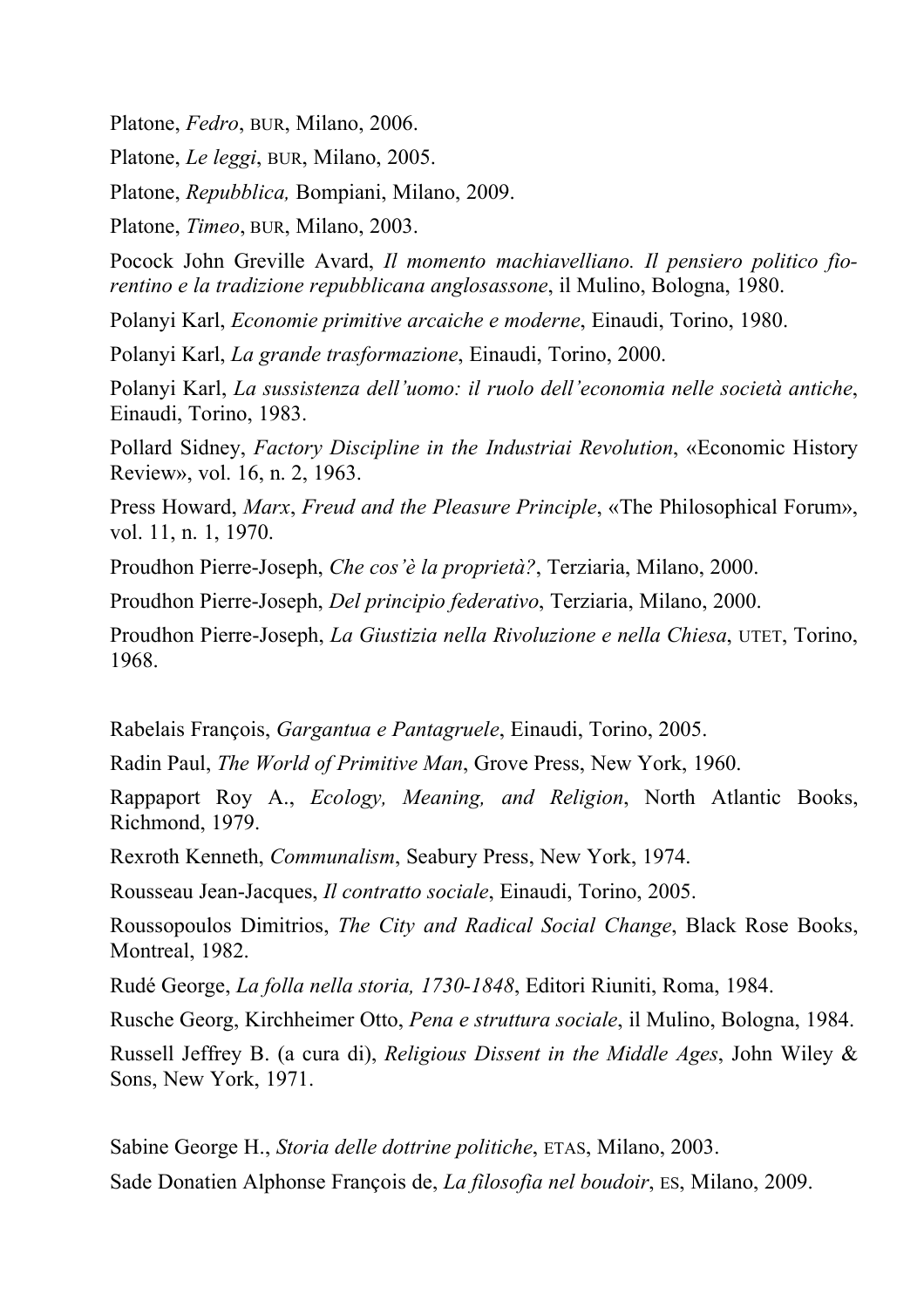Sahlins Marshall, *Cultura e utilità*, Anabasi, Milano, 1994.

Sahlins Marshall, *L'economia dell'età della pietra. Scarsità e abbondanza nelle società primitive*, Bompiani, Milano, 1980.

Schecter Stephen, *The Politics of Urban Liberation*, Black Rose Books, Montreal, 1978.

Scheler Max, *La posizione dell'uomo nel cosmo*, Franco Angeli, Milano, 2009.

Schelling Friedrich William Joseph, *L'empirismo filosofico e altri scritti*, La Nuova Italia, Firenze, 1979.

Scholem Gershom, *Le grandi correnti della mistica ebraica*, Einaudi, Torino, 2008.

Scholem Gershom, *L'idea messianica nell'ebraismo e altri saggi sulla spiritualità ebraica*, Adelphi, Milano, 2008.

Schrödinger Erwin, *Cos'è la vita? La cellula vivente dal punto di vista fisico*, Adelphi, Milano, 1995.

Service Elman, *Origins of the State and Civilization*, W.W. Norton and Co., New York, 1975.

Shepard Paul, *Nature and Madness*, Sierra Club Books, San Francisco, 1982.

Shepard Paul, *The Tender Carnivore and the Sacred Game*, Charles Scribner's Sons, New York, 1973.

Shepard Paul, *Thinking Animals*, Viking Press, New York, 1978.

Snell Bruno, *La cultura greca e le origini del pensiero europeo*, Einaudi, Torino, 2002.

Soboul Albert, *1789. L'anno primo della libertà*, Episteme, Milano, 1976.

Stannard David E., *Shrinking History: On Freud and the Failure of Psychohistory*, Oxford University Press, Oxford, 1980.

Starr Chester G., *The Ancient Greeks*, Oxford University Press, Oxford, 1971.

Stone Merlin, *When God Was a Woman,* Harcourt Brace Jovanovitch, New York, 1976.

Strauss Leo, *Diritto naturale e storia*, Il Nuovo Melangolo, Genova, 2009.

Taylor Charles, *Hegel e la società moderna*, il Mulino, Bologna, 1998.

Taylor Lily Ross, *Party Politics in the Age of Caesar*, University of California Press, Berkeley, 1971.

Taylor Lily Ross, *Roman Voting Assemblies*, The University of Michigan Press, Ann Arbor, 1967.

Thomas Keith, *La religione e il declino della magia. Le credenze popolari nell'Inghilterra del Cinquecento e del Seicento*, Mondadori, Milano, 1985.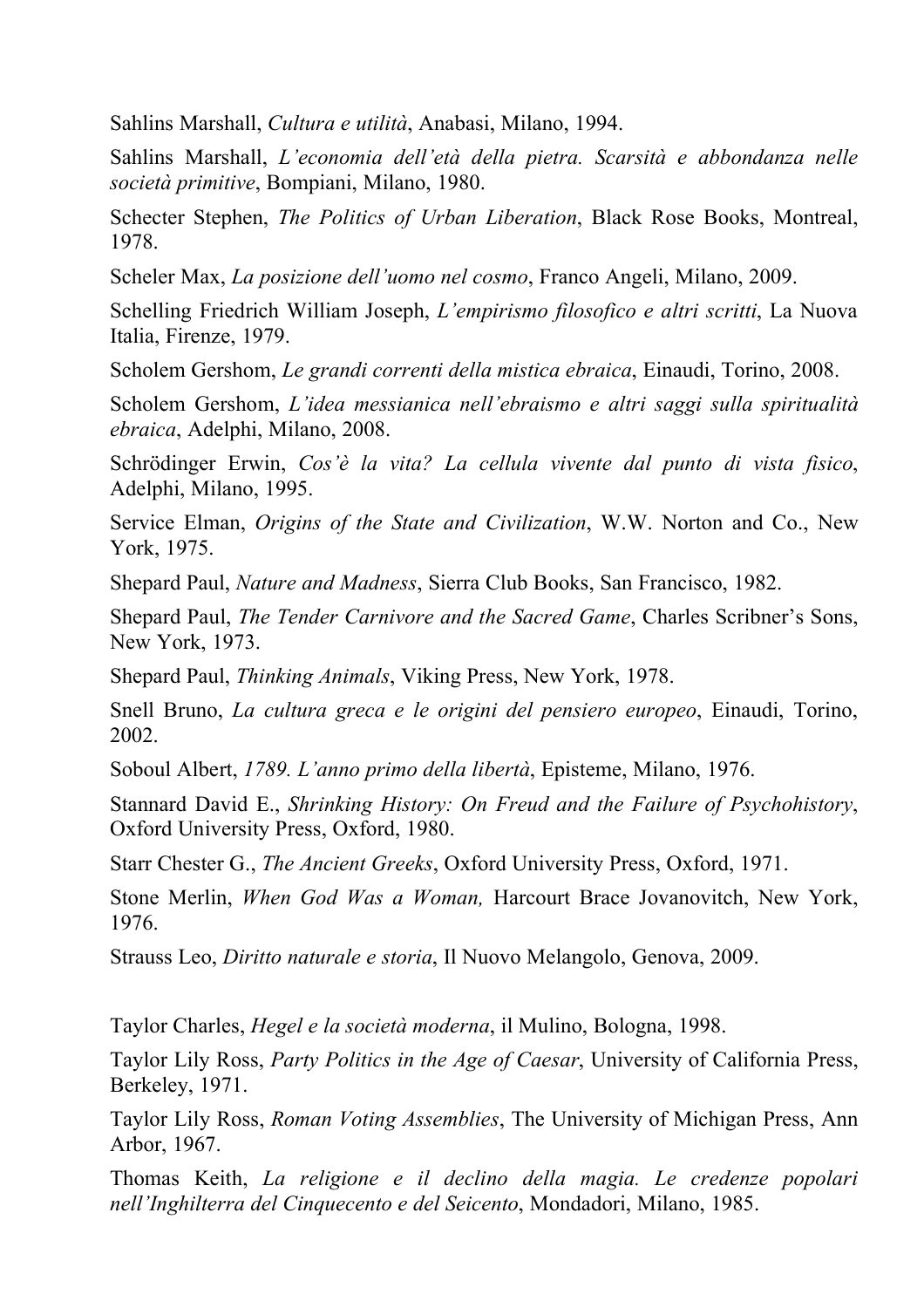Thomis Malcolm, *The Luddites*, Schocken Books, New York, 1972.

Thompson Dorothy, *Il cartismo, 1838-1858*, La Pietra, Milano, 1978.

Thompson Edward P., *Rivoluzione industriale e classe operaia in Inghilterra*, il Saggiatore, Milano, 1969.

Tillich Paul, *Storia del pensiero cristiano*, Astrolabio, Roma, 1969.

Tolstoj Lev, *Anna Karenina*, 2 voll., Garzanti, Milano 2008.

Toulmin Stephan, Goodfield June, *The Architecture of Matter*, Harper & Row, New York, 1962.

Trager William, *Symbiosis*, Van Nostrand Reinhold, New York, 1970.

Trevelyan George Macaulay, *England in the Age of Wycliffe*, Longman, London, 1972.

Tucidide, *La guerra del Peloponneso*, 2 voll., Mondadori, Milano, 2007.

Turnbull Colin, *I pigmei: il popolo della foresta*, Rusconi, Milano, 1979.

Tylor Edward B., *Animism*, in *Primitive Culture*, Murray, London, 1873 (brani scelti in Victor Francis Calverton, a cura di, *The Making of Man*, cit.).

Voegelin Eric, *Ordine e storia, la filosofia politica di Platone*, il Mulino, Bologna, 1986.

Waley Daniel, *Le città-repubblica dell'Italia medievale*, Einaudi, Torino, 1980.

Wallernstein Immanuel, *Il sistema mondiale dell'economia moderna*, il Mulino, Bologna, 1982.

Walzer Michael, *La rivoluzione dei santi: il puritanesimo alle origini del radicalismo politico*, Claudiana, Torino, 1996.

Weber Max, *Economia e società*, 4. voll., Einaudi, Torino, 1999.

Weber Max, *L'etica protestante e lo spirito del capitalismo*, BUR, Milano, 2009.

Weber Max, *Sociologia della religione*, 4 voll., Einaudi, Torino, 2002.

Weber Max, *Storia agraria romana*, il Saggiatore, Milano, 1982.

Weber Max, *Storia economica e sociale dell'antichità*, Editori Riuniti, Roma, 1992.

Werner Jaeger, *Paideia. La formazione dell'uomo greco*, Bompiani, Milano, 2003.

Whitehead Alfred North, *La scienza e il mondo moderno*, Bollati Boringhieri, Torino, 2001.

Williams George Huntston, *The Radical Reformation*, Westminster Press, Philadelphia, 1952.

Willoughby William C., *The Soul of the Bantu*, Doubleday, Doran & Co., Garden